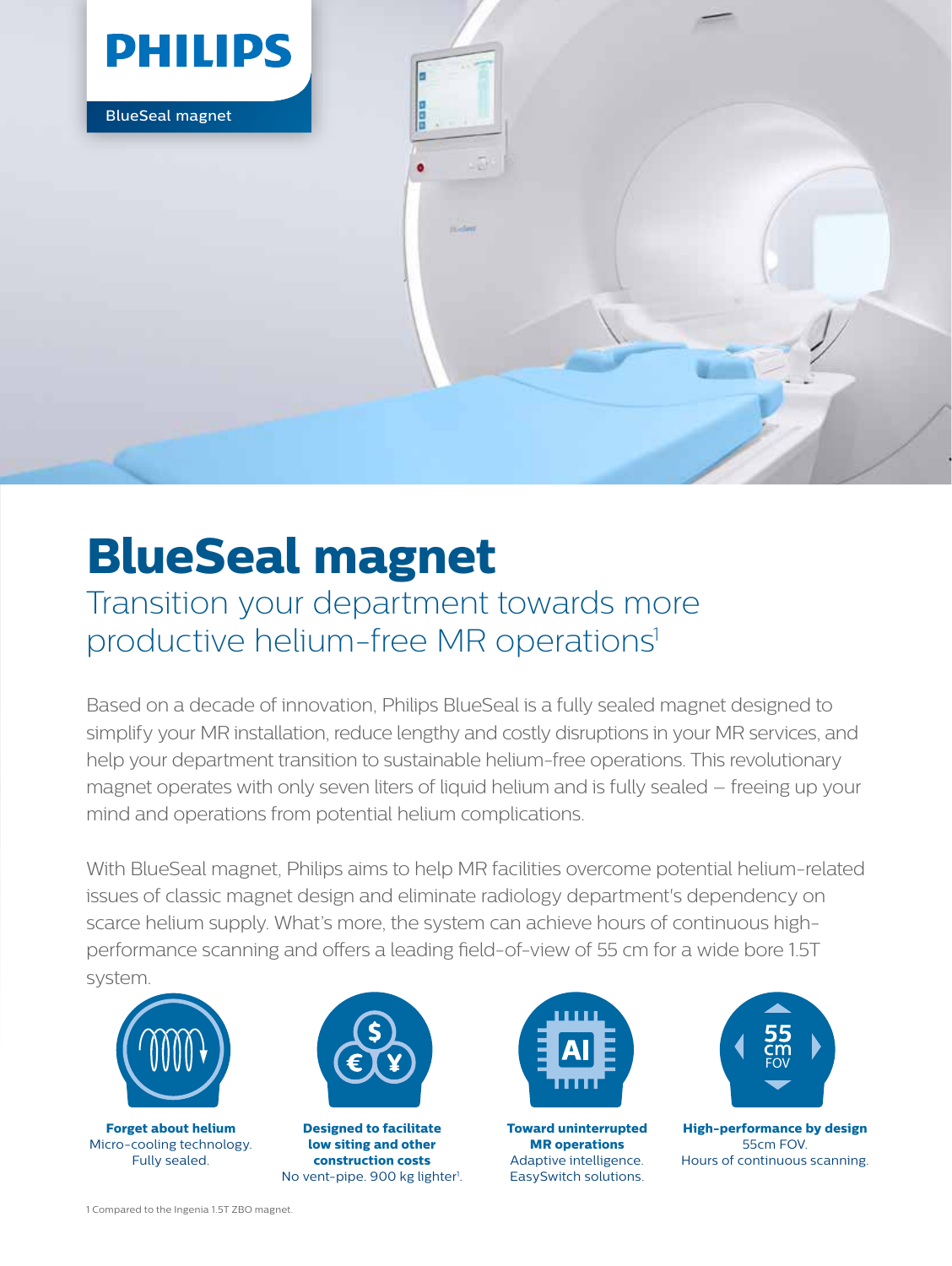

## **Forget about helium** Micro-cooling technology. Fully sealed.

In contrast to classic magnet technology, which requires around 1,500 liters of liquid helium for cooling during operation, Philips BlueSeal uses highly efficient, new micro-cooling technology that requires only a negligible amount (<0.5% of today's volume<sup>1</sup>) of liquid helium for cooling. This fraction of the usual amount of liquid helium is placed in the magnet during manufacturing and then fully sealed, enclosing the precious coolant for the rest of its life. Due to the magnet being sealed, no helium can escape<sup>2</sup>, either suddenly during a loss of field or gradually. This reduces long interruptions to MR services that can result from helium issues. Moreover, it means that the magnet does not have to be refilled with liquid helium during its lifetime, avoiding any cryogenic work on the magnet at your facility.

The magnet coils sit in the vacuum instead of in the helium vessel and are cooled by cooling tubes that are thermally connected to the magnet coils. The helium circulates through gravity and is cooled by the cold head. Cold helium gas is denser and is heavier than warm helium gas. As such, the cold gas sinks downward and moves through the cooling tubes along the superconducting coil section. While taking up heat from this coil, the helium gas warms up slightly, expands and gets lighter. As a consequence, the helium gas goes up and comes in contact with the cold head, where it is cooled. The process then repeats itself.

#### **Question to Philips design expert: If no vent-pipe is needed, how do you provide pressure control?**

In case of spontaneous loss of field, the temperature of the superconducting coils increases and the pressure in the cooling system increases to a is fully contained. This pressure is four times lower than the pressure during manufacturing (at room temperature). The magnet is fully designed to accommodate this and meets the ASME and PED standards related to pressurized vessels.



#### Classic magnet technology ~1,500 liters of liquid helium

BlueSeal micro-cooling technology ~7 liters of liquid helium

1 Compared to the Ingenia 1.5T ZBO magnet.

2 Even in the rare case of the magnet becoming unsealed, the negligible amount of helium escaping would not materially affect the oxygen level within the room.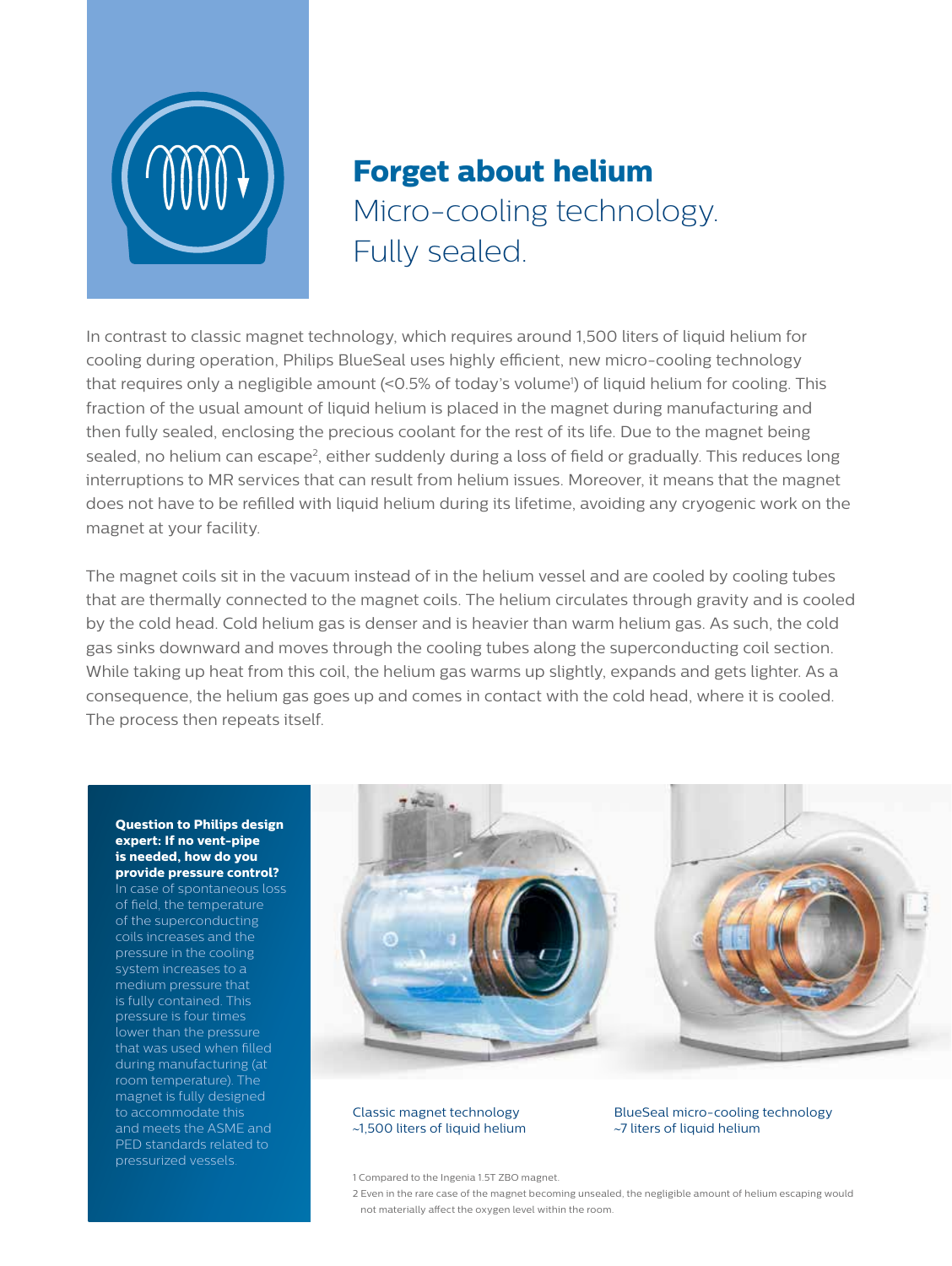

### **Designed to facilitate low siting and other construction costs**

No vent-pipe. 900 kg lighter<sup>1</sup>.



The BlueSeal magnet can dramatically reduce installation costs. On a classic magnet with large amounts of liquid helium, long vent pipes must be installed to meet safety requirements and direct helium to an outside vent in case of a magnet quench. With the BlueSeal magnet, no helium can escape due to the magnet being sealed. There is no need for a vent pipe,



significantly reducing construction costs. Philips BlueSeal is also lightweight with a minimum siting limitation of 3,700 kg. This is around 900 kg lighter than its predecessor<sup>1</sup>, a decrease in weight that can potentially facilitate easier siting, reduce floor adaptations and further lower construction costs.

#### **Question to Philips design expert: Beyond siting and construction, how can Philips BlueSeal help facilitate on-site safety procedures?**

IEC International standard 60601-2-33 describes the particular requirements for the safety of magnetic resonance equipment for medical diagnosis. Since the BlueSeal magnet has a fractional amount of helium contained in a closed cooling system, no helium can escape during a loss of field. As a result, the following IEC requirements do not apply, which helps to simply on-site safety procedures:

- NO provisions for supply of liquid cryogen. e.g procedures to be performed after gas release or precautions against lack of oxygen.
- NO safety provisions in the event of a quench. e.g emergency plan in the event of a quench

2 Marketech June 2017 study (across vendors) showed that 69% of U.S respondents and 93% of German respondents experienced at least one event where an item became stuck in the magnet within the last 3 years.

3 Requires remote connectivity.

4 Based on in-house testing.

**HOSPITAL**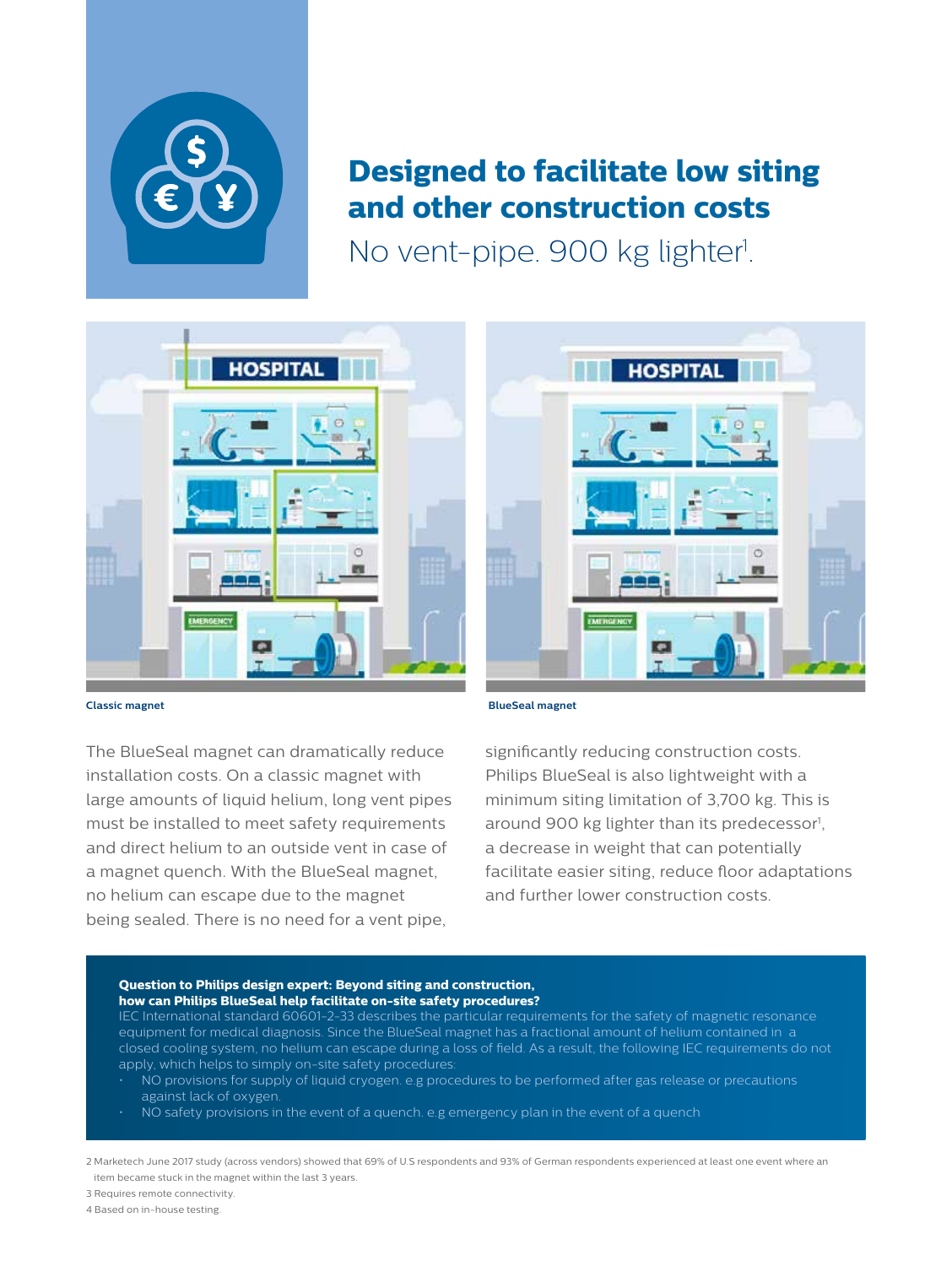

### **Toward uninterrupted MR operations** Adaptive intelligence. EasySwitch solutions.

With classic MR systems, irrespective of the extreme caution exercised by all MR users, a magnetic item can become stuck in the magnet $2$ requiring a voluntary quench. The magnet can also undergo a sudden involuntary loss of field, which can disrupt a facility's MR services for days to even weeks causing massive revenue loss. The BlueSeal magnet takes the next step toward uninterrupted, more productive<sup>1</sup> daily MR operations. Relying on unique digital controllers and  $24/7$  e-Alerts connectivity<sup>3</sup>, the BlueSeal magnet qualifies as the first magnet driven by adaptive intelligence to support a set of unique service functionalities called EasySwitch. The EasySwitch solutions aim to minimize unexpected downtime in case of MR operational issue.

### **Designed to minimize unexpected downtime in case of item stuck in the bore**

The BlueSeal's magnetic field can be easily turned off if an item becomes stuck in the bore. Once the

problem is resolved, a hospital or Philips personal4 can initiate an automated ramp-up and bring the magnet back to field, minimizing operational downtime.

### **Designed to minimize unexpected downtime in case of chiller failure**

The magnet has both a water-cooled compressor and an air-cooled compressor. The air-cooled compressor is used as a back-up when there is no cold water supply. In case of a chiller failure, the BlueSeal magnet's adaptive intelligence will switch to the air-cooled compressor and switch back again when the cooling water supply is restored. E-Alerts are used to monitor the water-cooled compressor and many other components 24/7, so you and Philips Remote Services know about a potential problem even before it occurs and can minimize the potential downtime of your system.

#### **Question to Philips design expert:**

**In case of patient emergency, how long does it take to ramp the magnet down? How different is it from a controlled ramp-down?**

In case of a patient emergency, the system will ramp-down immediately after pushing the Emergency Ramp Down Unit button (ERDU). The table below describes the two different ways of ramping the BlueSeal magnet down and up..

| Type of ramp-down                      | <b>Controlled ramp-down</b><br>in case an object is stuck in the bore<br>(injector, cleaning tool, etc.)                             | <b>Emergency ramp-down</b><br>In case of a patient emergency                                                                                                                        |
|----------------------------------------|--------------------------------------------------------------------------------------------------------------------------------------|-------------------------------------------------------------------------------------------------------------------------------------------------------------------------------------|
| Conditions to ramp-down                | From the service environment on the operator<br>console<br>$\cdot$ In house biomed with specific training<br>· Philips services      | Technologist upon the push of the ERDU button                                                                                                                                       |
| <b>Timing</b>                          | $\cdot$ About 1 hour to ramp-down<br>$\cdot$ < 1 day to be back in operation                                                         | $\cdot$ Immediate ramp-down<br>$\cdot$ < 3 days to be back in operation                                                                                                             |
| What happens in the<br>cooling system? | $\cdot$ All helium moves to gas state and remains<br>contained in the fully sealed cooling system<br>$\cdot$ Helium gas remains cold | $\cdot$ All helium moves to gas state and remains<br>contained in the fully sealed cooling system<br>. Helium gets warmer. The cryo-compressor will<br>cool down the magnet to <4K. |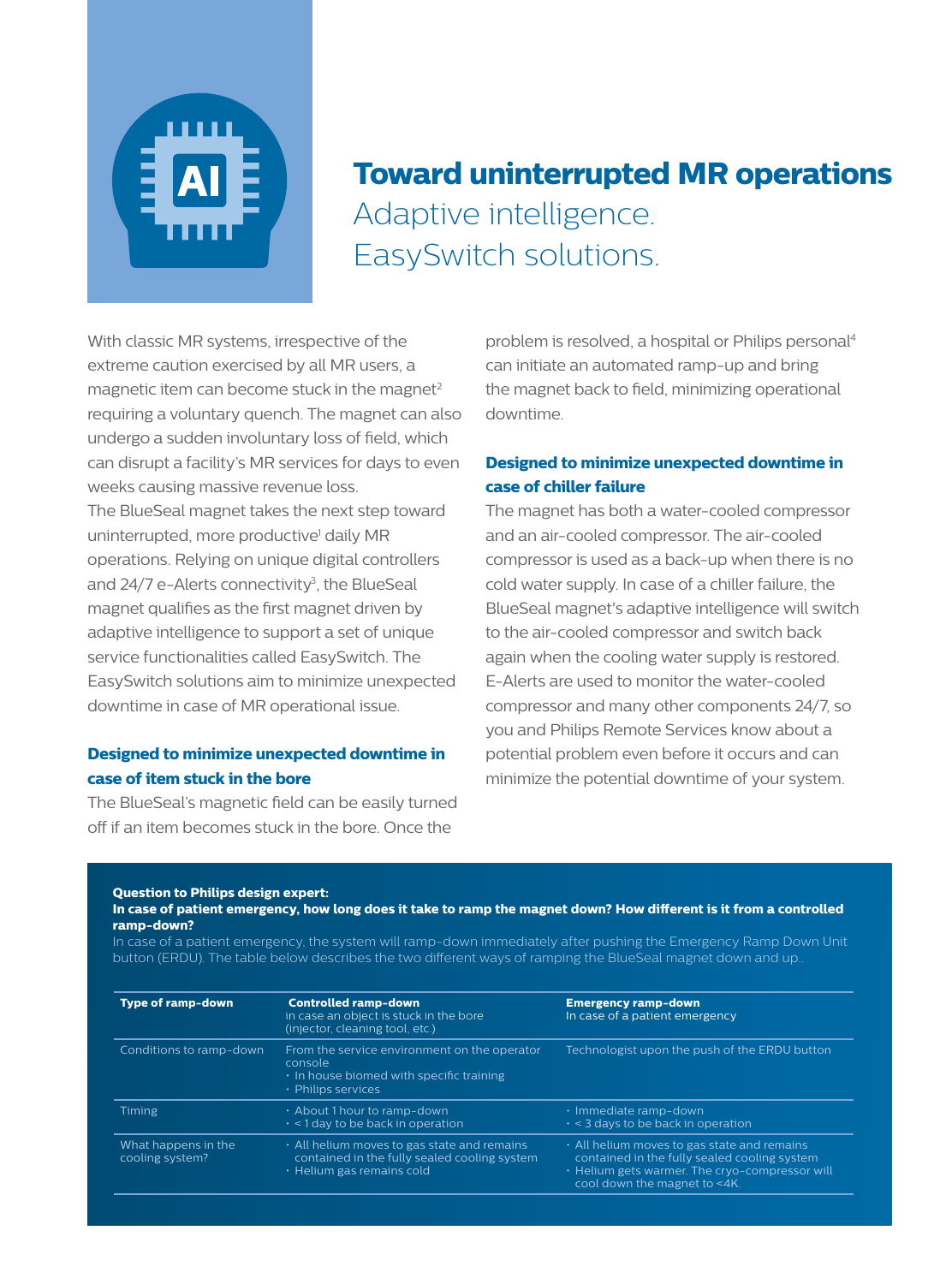

## **High-performance by design** 55cm FOV. Hours of continuous scanning.

BlueSeal magnet would not be such a game-changer if it only revolutionized MR operations. In parallel, Philips placed a great deal of emphasis on creating a magnet design that delivers excellent clinical performance. Thanks to highly efficient cooling properties from its micro-cooling system, the BlueSeal magnet does not compromise in performance specifications for homogeneity, homogeneity stability over time, FOV, B0-stability over time<sup>1</sup>. Furthermore, the magnet offers a leading homogeneous field-of-view of 55cm for a 1.5T 70cm system and a wealth of new clinical capabilities that help you answer the most challenging demands.

#### **Question to Philips design expert: How are the clinical properties affected with this new technology based on a fractional amount of Helium?**

The resulting magnet performance is amongst the best in the industry, with excellent homogeneity, high gradients linearity and a superb field-of-view. See the specifications below for more details.



**mDIXON XD FFE** Compressed SENSE 2.0 x 2.0 x 2.0 mm, 14.4 sec



**DWIBS** 4.8 x 5.1 x 6.0 mm, 1:57 min /stack

| <b>BlueSeal magnet design</b>   |                                          |  |
|---------------------------------|------------------------------------------|--|
| Field strength                  | 1.5T                                     |  |
| Magnet design                   | Ultra compact, lightweight<br>and sealed |  |
| Magnet weight<br>(with cryogen) | 2,300 kg (5,071 lbs)                     |  |
| Minimum siting<br>limitation    | 3,700 kg (8,157 lbs)                     |  |
| Open bore<br>diameter           | 70 cm (incl. shim, gradient<br>& QBC)    |  |
| Maximum FOV                     | 55 cm x 55 cm x 50 cm                    |  |

| <b>BlueSeal micro-cooling system</b> |                           |  |
|--------------------------------------|---------------------------|--|
| Type of cryogen                      | Liquid helium (~7 liters) |  |
| Micro-cooling<br>technology          | Yes                       |  |
| Cryogen boil-off                     | Not applicable, fully     |  |
| rate                                 | sealed                    |  |
| Cryogen refill                       | Not applicable, fully     |  |
| interval                             | sealed                    |  |
| Vent-pipe                            | Not applicable, fully     |  |
| requirements                         | sealed                    |  |

| <b>BlueSeal adaptive-intelligence</b> |                                                                          |  |
|---------------------------------------|--------------------------------------------------------------------------|--|
| Type of magnet<br>controller          | Digital, adaptive-intelligent                                            |  |
| Self ramp-up unit                     | Yes, digital                                                             |  |
| Self ramp-down<br>unit                | Yes, digital                                                             |  |
| <b>BlueSeal</b><br>EasySwitch         | Yes, adaptive-intelligent                                                |  |
| EasySwitch<br>innovations             | Yes, magnet UPS, air-<br>cooled compressor and<br>24/7 monitored e-Alert |  |
|                                       |                                                                          |  |